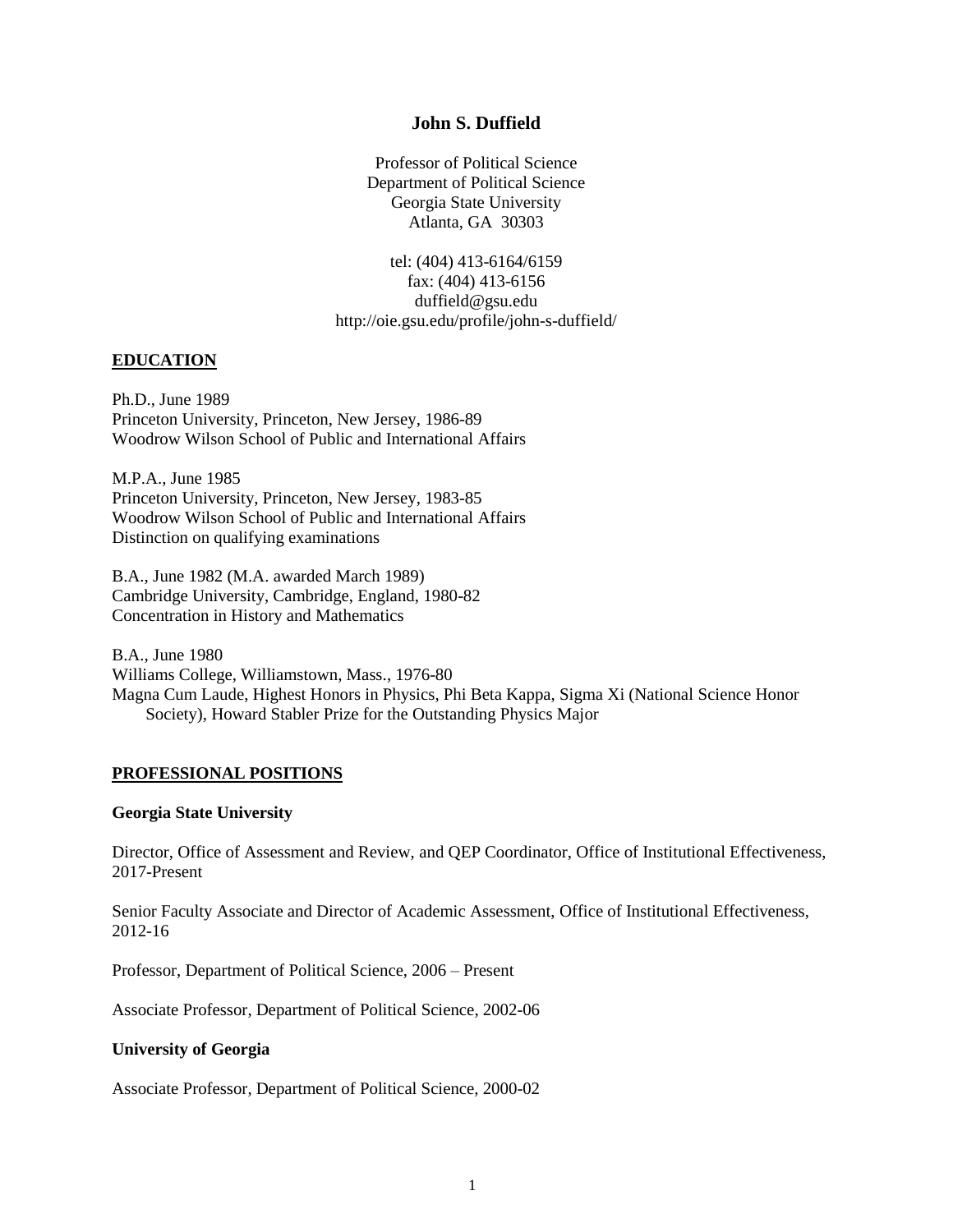Assistant Professor, Department of Political Science, 1998-2000

### **University of Virginia**

Research Associate, Center for Russian and East European Studies, 1997-98

Assistant Professor, Department of Government and Foreign Affairs, 1990-97

### **Other Academic Positions**

Visiting Professor, Institute of Strategic and International Affairs, National Chung-Cheng University, Taiwan, May 2013

Research Fellow, Center for Science and International Affairs, Harvard University, 1989-90

Visiting Fellow, Center for International Studies, University of Southern California, 1988

Instructor, International University of Mexico, Mexico City, 1986

## **Non-Academic Positions**

Intern, Office of NATO Policy, Office of the Secretary of Defense, Washington, D.C., 1987

Editor and Survey Director, American Chamber of Commerce of Mexico, Mexico City, 1985-86

Intern, Office of the Defense Adviser, U.S. Mission to NATO, Brussels, Belgium, 1984

Research Assistant, Center for Energy and Environmental Studies, Princeton University, 1982-83

Research Assistant, International Institute for Strategic Studies, London, England, 1982

## **UNIVERSITY SERVICE**

Georgia State University, 2002-Present Assessment Committee, University Senate, 2017-present QEP Topic Selection, Development, Executive, and Assessment committees, 2017-present Academic Program Review Committee, University Senate, 2016 GPC/GSU Consolidation Implementation Committee Operational Working Groups, 2015 Inventory of Programs, Authorized Degrees, Delivery Modes, and Assessment Committee General Education and Core Curriculum Committee Assessment of Institutional Effectiveness Committee Distance Education Council, 2014-2016 Critical Thinking through Writing Leadership Committee, 2012-14 Fifth-Year Interim Report (SACSCOC), 2013-14 Quality Enhancement Plan Impact Committee Mission, Governance, Administration and Institutional Effectiveness Subcommittee University Non-Tenure Track Promotion Manual Committee, 2012-13 University Senate, 2008-12, 2013 University Statutes and Senate Bylaws Committee, 2008-12 (Chair, 2009-12) Faculty Affairs Committee, 2008-12, 2013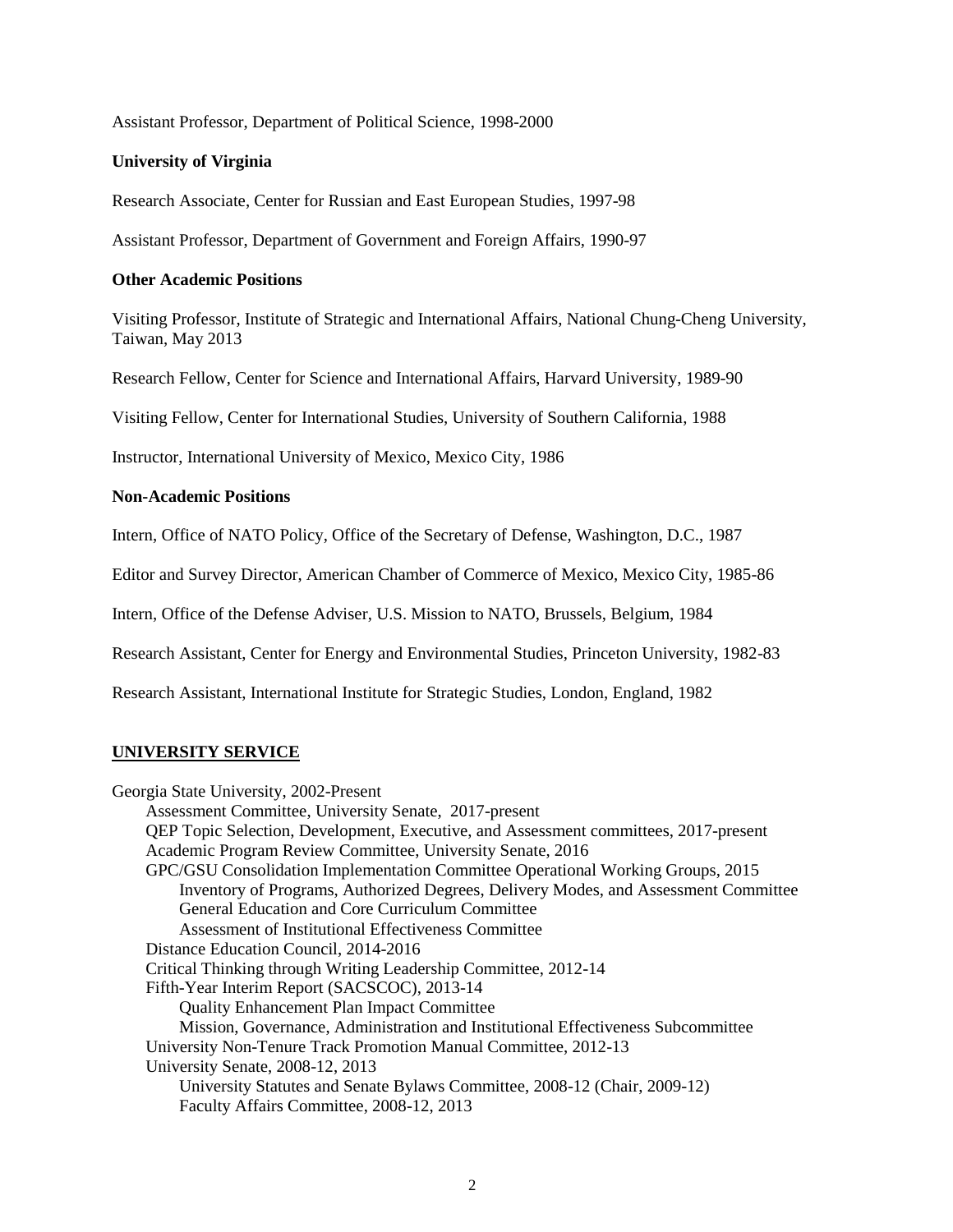Ad hoc Senate Committee of Chairs, 2009-12 Undergraduate Assessment Committee, 2012-16 Graduate Assessment Committee, 2012-16 Faculty Mentor, African American Male Initiative Success Program, 2012-13 University Promotion and Tenure Manual Review Committee, 2011 Internal Grants Program Faculty Peer Review Committee, 2009-11 Advancement of Women Faculty Steering Committee, 2009-10 College of Arts and Sciences: Social and Behavioral Sciences Area Committee on Promotion and Tenure, 2006-9 By-Laws Committee, 2002-4 (Chair) Graduate Faculty, 2002-Present Department of Political Science Academic Program Review Committee, 2016 (Chair) Executive Committee, 2008-9, 2013-14 Promotion and Tenure, Third-Year Review, and Lecturer Review Committee, 2002-Present (Chair, 2002-3, 2009-11, 2014-15) Promotion and Tenure Manual Review Committee, 2012-13 Graduate Committee, 2005-8, 2011-12 Undergraduate Committee, 2010-11 Department Chair Evaluation Committee, 2009 Academic Program Review Committee, 2006 Ad Hoc Committee to Explore Collaboration with the School of Policy Studies, 2005 Symposium Coordinator, 2003-5 Ad Hoc Search Procedures Committee, 2003-4 (Chair) Ad Hoc Web Site Committee, 2002-3 Search Committees: Asian Politics, 2002; Methodology, 2003-4; International Politics, 2004-5 (Chair), 2005-6, 2006-7 (Chair), 2007-8, 2009-10, 2013-14, 2016-17; Chinese Politics, 2011- 12; Transcultural Violence and Conflict, 2013-14, 2014-15 University of Georgia, 1998-2001 Faculty Executive Committee, Department of Political Science, 1999-2001 Graduate Committee, Department of Political Science, 1999-2001

Graduate Faculty, University of Georgia, 1999-2001

Planning Committee, Symposium on "Globalization and Change in Europe," 2001

Undergraduate Committee, Department of Political Science, 1998-99

Selection Committee, Undergraduate Research Paper Competition, Dept. of Political Science, 1999 Russell Symposium Committee, University of Georgia, 1999

Faculty Advisory Board, University of Georgia Habitat for Humanity, 1998-99

# **PUBLICATIONS**

## **Books**

*Fuels Paradise: Seeking Energy Security in Europe, Japan, and the United States* (Baltimore: Johns Hopkins University Press, 2015), 370 pp.

*Over a Barrel: The Costs of U.S. Foreign Oil Dependence* (Stanford, Calif.: Stanford University Press, 2008), 290 pp.; named an "Outstanding Academic Title" by Choice

*World Power Forsaken: Political Culture, International Institutions, and German Security Policy after*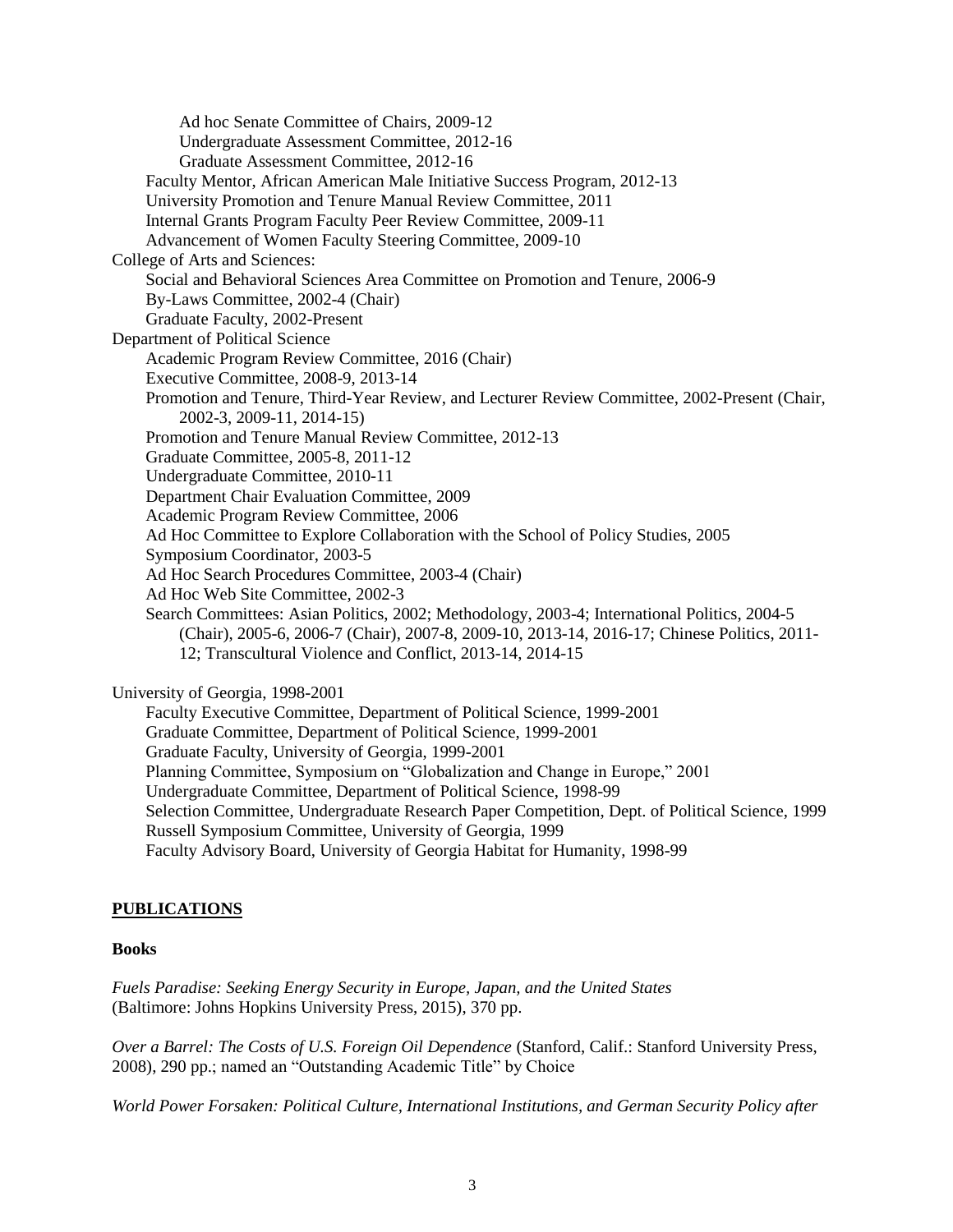*Unification* (Stanford, Calif.: Stanford University Press, 1998), 385 pp.

*Power Rules: The Evolution of NATO's Conventional Force Posture* (Stanford, Calif.: Stanford University Press, 1995), 386 pp. **Edited Books**

Vicki L. Birchfield and John S. Duffield, eds., *Toward a Common EU Energy Policy: Progress, Problems, and Prospects* (New York: Palgrave Macmillan, 2011)

John S. Duffield and Peter J. Dombrowski, eds., *Balance Sheet: The Iraq War and U.S. National Security* (Stanford, Calif.: Stanford University Press, 2009)

## **Refereed Articles**

"Japanese Energy Policy After Fukushima Daiichi: Nuclear Ambivalence," *Political Science Quarterly* 131, no. 1 (Spring 2016): 133-62

"South Korea's National Energy Plan Six Years On," *Asian Politics & Policy* 6, no. 3 (July 2014): 433-54

"The Return of Energy Insecurity in the Developed Democracies," *Contemporary Security Policy* 33, no. 1 (April 2012): 1-26

John S. Duffield and Brian Woodall, "Japan's New Basic Energy Plan," *Energy Policy* 39, no. 6 (June 2011): 3741-49

John S. Duffield and Charles R. Hankla, "The Efficiency of Institutions: Political Determinants of Oil Consumption in Democracies," *Comparative Politics* 43, no. 2 (Jan. 2011): 187-205

"Germany and Energy Security in the 2000s: Rise and Fall of a Policy Issue?" *Energy Policy* 37, no. 11 (Nov. 2009): 4284-92

"What Are International Institutions?" *International Studies Review* 9, no. 1 (Spring 2007): 1-22

Reprinted in John J. Kirton, ed., *International Organization* (Aldershot, UK: Ashgate, 2009)

"Oil and the Iraq War: How the United States Could Have Expected to Benefit, and Might Still," *Middle East Review of International Affairs* 9, no. 2 (June 2005): 109-41

"The Limits of 'Rational Design'," *International Organization* 56, no. 2 (Spring 2003): 411-30

Reprinted in B. Guy Peters and Jon Pierre, eds., *Institutionalism II* (SAGE Publications, 2011)

"International Institutions and Interstate Trade Flows: Reassessing the Effects of Alliances and Preferential Trading Arrangements," *International Politics* 39, no. 2 (Sept. 2002): 271-91

"Why Is There No APTO? Why Is There No OSCAP? Asia-Pacific Security Institutions in Comparative Perspective," *Contemporary Security Policy* 22, no. 2 (Aug. 2001): 69-95

"Transatlantic Relations after the Cold War: Theory, Evidence, and the Future," *International Studies Perspectives* 2, no. 1 (February 2001): 93-115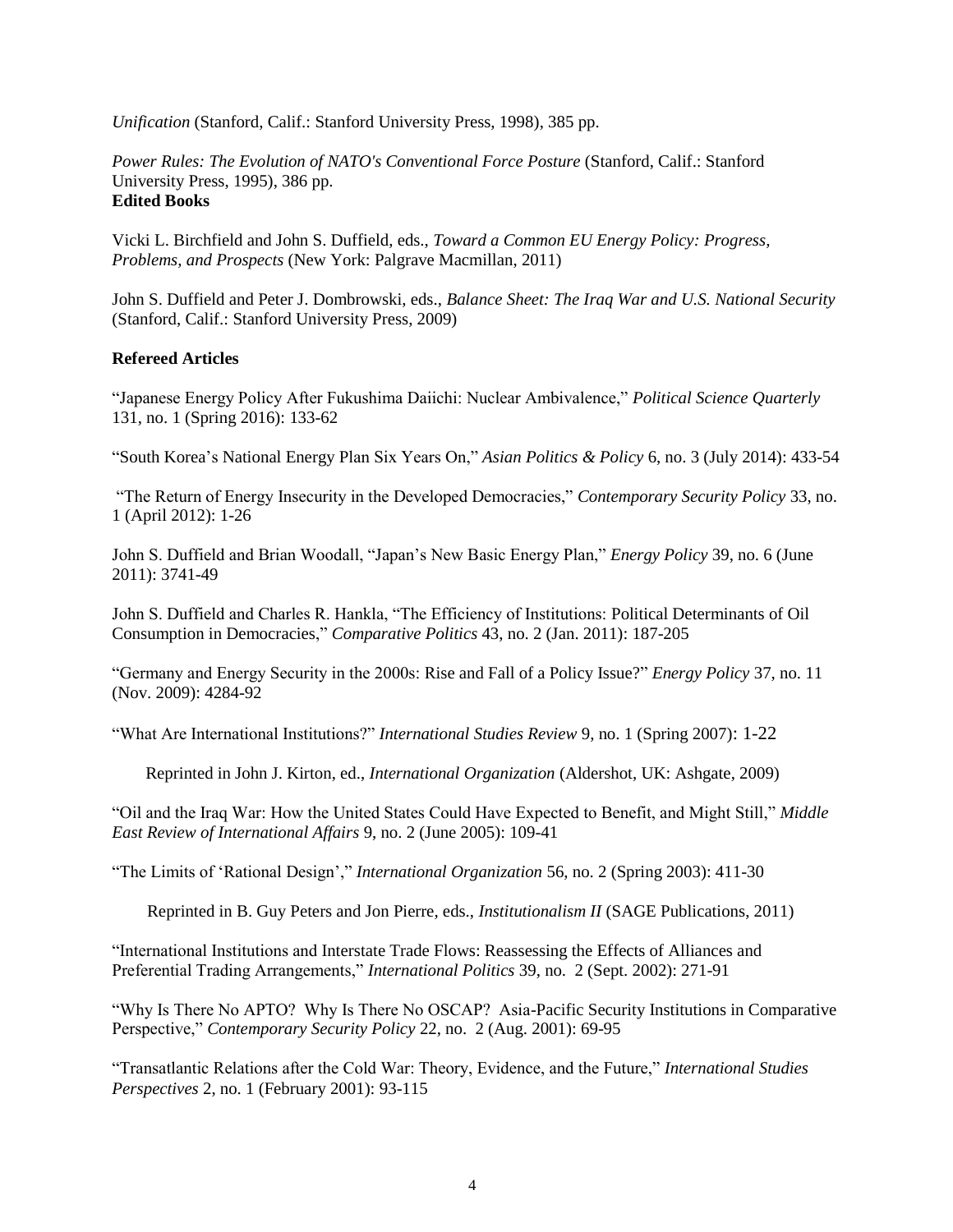"Political Culture and State Behavior: Why Germany Confounds Neorealism," *International Organization* 53, no. 4 (Autumn 1999): 765-803

"Correspondence: Isms and Schisms: Culturalism and Realism in Security Studies," *International Security* 24, no. 1 (Summer 1999): 156-61

"NATO's Functions After the Cold War," *Political Science Quarterly* 109, no. 5 (Winter 1994/95): 763- 87

Reprinted in Judith Goldstein and Richard Steinberg, eds., *International Institutions* (Thousand Oaks, Calif.: SAGE Publications, 2009)

"German Security Policy After Unification: Sources of Continuity and Restraint," *Contemporary Security Policy* 15, no. 3 (December 1994): 170-98

"Explaining the Long Peace in Europe: The Contributions of Regional Security Regimes," *Review of International Studies* 20, no. 4 (October 1994): 369-88

"International Regimes and Alliance Behavior: Explaining NATO Conventional Force Levels," *International Organization* 46, no. 4 (Autumn 1992): 819-55

"The Soviet Military Threat to Western Europe: U.S. Estimates in the 1950s and 1960s," *The Journal of Strategic Studies* 15, no. 2 (June 1992): 208-27

"The Evolution of NATO's Strategy of Flexible Response: A Reinterpretation," *Security Studies* 1, no. 1 (Autumn 1991): 132-56

Harold A. Feiveson and John Duffield, "Stopping the Sea-Based Counterforce Threat," *International Security* 9, no. 1 (Summer 1984): 285-300

Reprinted in Steven E. Miller and Stephen Van Evera, eds., *Naval Strategy and National Security* (Princeton, NJ: Princeton University Press, 1988)

### **Invited Articles**

"The Obama Presidency, Oil, and the Middle East," *Middle East Review of International Affairs* 12, no. 4 (December 2008): 9-12

"International Institutions and *Asian Security Order*," *Issues & Studies* 41, no. 1 (March 2005): 225-331

"Commentary: Progress, Problems, and Prospects," *Diplomatic History* 22, no. 3 (Summer 1998): 431-37

#### **Book Chapters**

"France and the Energy Trilemma: How the Fifth Republic Has Sought to Balance Energy Security, Affordability, and Environmental Sustainability," in Robert Looney, Handbook of Transitions to Energy and Climate Security (New York: Routledge, forthcoming 2017)

"Resilience by Other Means: The Potential Benefits of Alternative Government Investments in U.S. Energy Security," in Charles L. Glaser and Rosemary A. Kelanic, eds., *Crude Calculus: Reexamining the*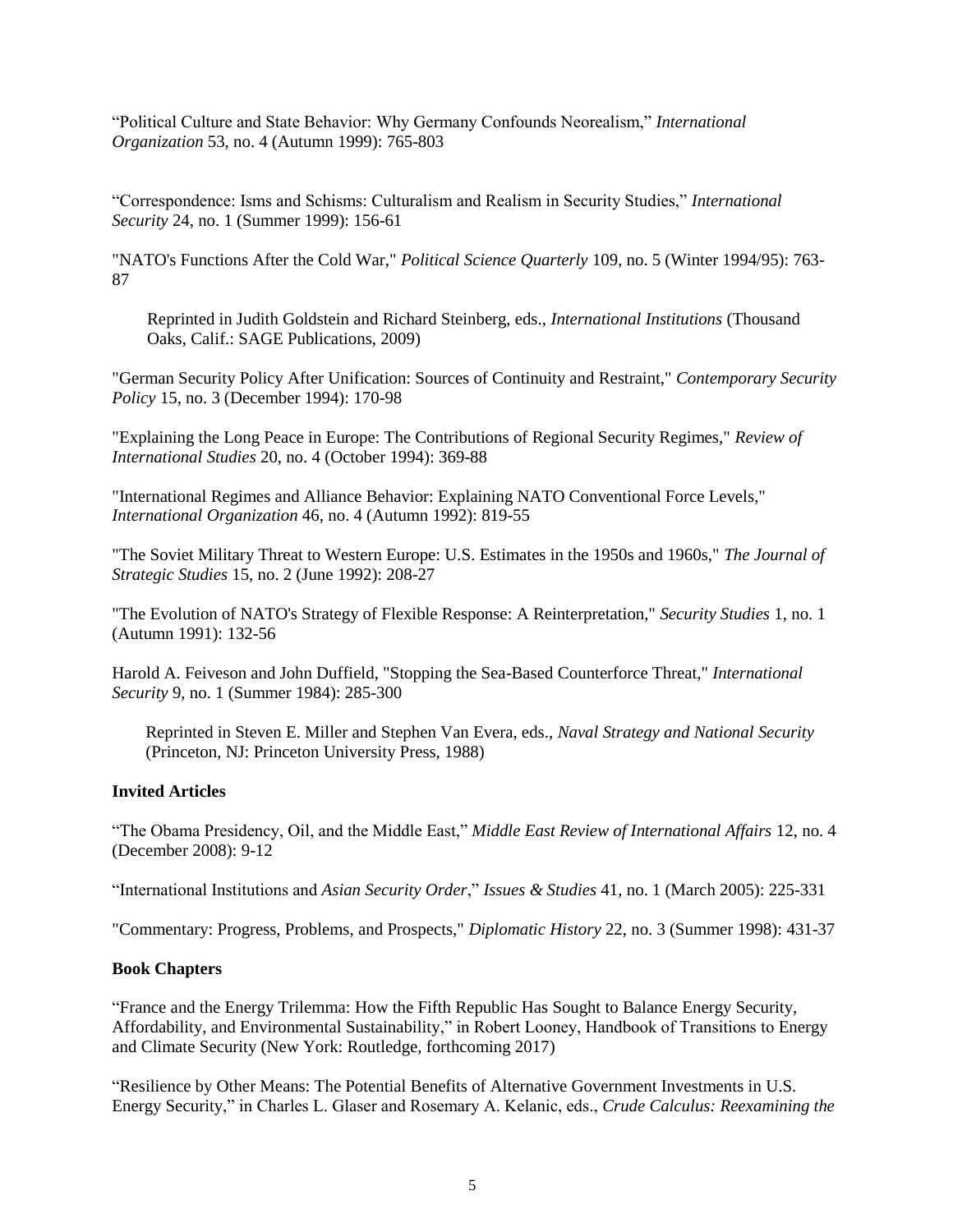*Energy Logic of the U.S. Military Commitment to the Persian Gulf* (Georgetown University Press, 2016)

"Alliances," in Paul D. Williams, *Security Studies: An Introduction*, 2nd ed. (New York: Routledge, 2012)

"Oil and the Decision to Invade Iraq," in Jane K. Cramer and A. Trevor Thrall, eds., *Why Did the United States Invade Iraq?* (New York: Routledge, 2012)

John S. Duffield and Vicki L. Birchfield, "The Upheaval in EU Energy Policy," in Birchfield and Duffield, eds., *Toward a Common EU Energy Policy: Progress, Problems, and Prospects* (New York: Palgrave Macmillan, 2011)

Vicki L. Birchfield and John S. Duffield, "Taking Stock of EU Energy Policy," in Birchfield and Duffield, eds., *Toward a Common EU Energy Policy: Progress, Problems, and Prospects* (New York: Palgrave Macmillan, 2011)

John S. Duffield and Kirsten Westphal, "Germany and EU Energy Policy: Conflicted Champion of Integration?" in Birchfield and Duffield, eds., *Toward a Common EU Energy Policy: Progress, Problems, and Prospects* (New York: Palgrave Macmillan, 2011)

"Energy and Security," *The International Studies Encyclopedia*, edited by Robert A. Denemark (Wiley-Blackwell, 2010): 1398-1414

John S. Duffield and Peter J. Dombrowski, "Toward a Balance Sheet: What, Why, and How," in Duffield and Dombrowski, eds., *Balance Sheet: The Iraq War and U.S. National Security* (Stanford, Calif.: Stanford University Press, 2009): 1-15

Peter J. Dombrowski and John S. Duffield, "Are We Safer Now?" in Duffield and Dombrowski, eds., *Balance Sheet: The Iraq War and U.S. National Security* (Stanford, Calif.: Stanford University Press, 2009): 158-202

John S. Duffield with Cynthia Michota and Sara Ann Miller, "Alliances," in *Security Studies: An Introduction*, edited by Paul Williams (New York/London: Routledge, 2008)

"International Security Institutions: Rules, Tools, Schools, or Fools?," in *Oxford Handbook of Political Institutions*, edited by R.A.W. Rhodes, Sarah Binder, and Bert Rockman (New York: Oxford University Press, 2006)

"Asia-Pacific Security Institutions in Comparative Perspective," in *International Relations Theory and the Asia-Pacific*, edited by G. John Ikenberry and Michael Mastanduno (New York: Columbia University Press, 2003): 234-70

"Regional Conflict Management in Europe," in *Regional Conflict Management*, edited by Paul F. Diehl and Joseph Lepgold (New York: Rowman and Littlefield, 2003): 239-68

"L'istituzionalismo neoliberale" (Neoliberal Institutionalism), in *Teorie e metodi delle Relazioni Internazionali: la disciplina e la sua evoluzione*, edited by G. John Ikenberry and Vittorio Emanuele Parsi (Rome: Laterza, 2001): 52-69

"Transatlantic Relations after the Cold War,"in *The Real and the Ideal: Essays on International Relations in Honor of Richard Ullman*, edited by Anthony Lake and David Ochmanek (New York: Rowman and Littlefield, 2001): 237-68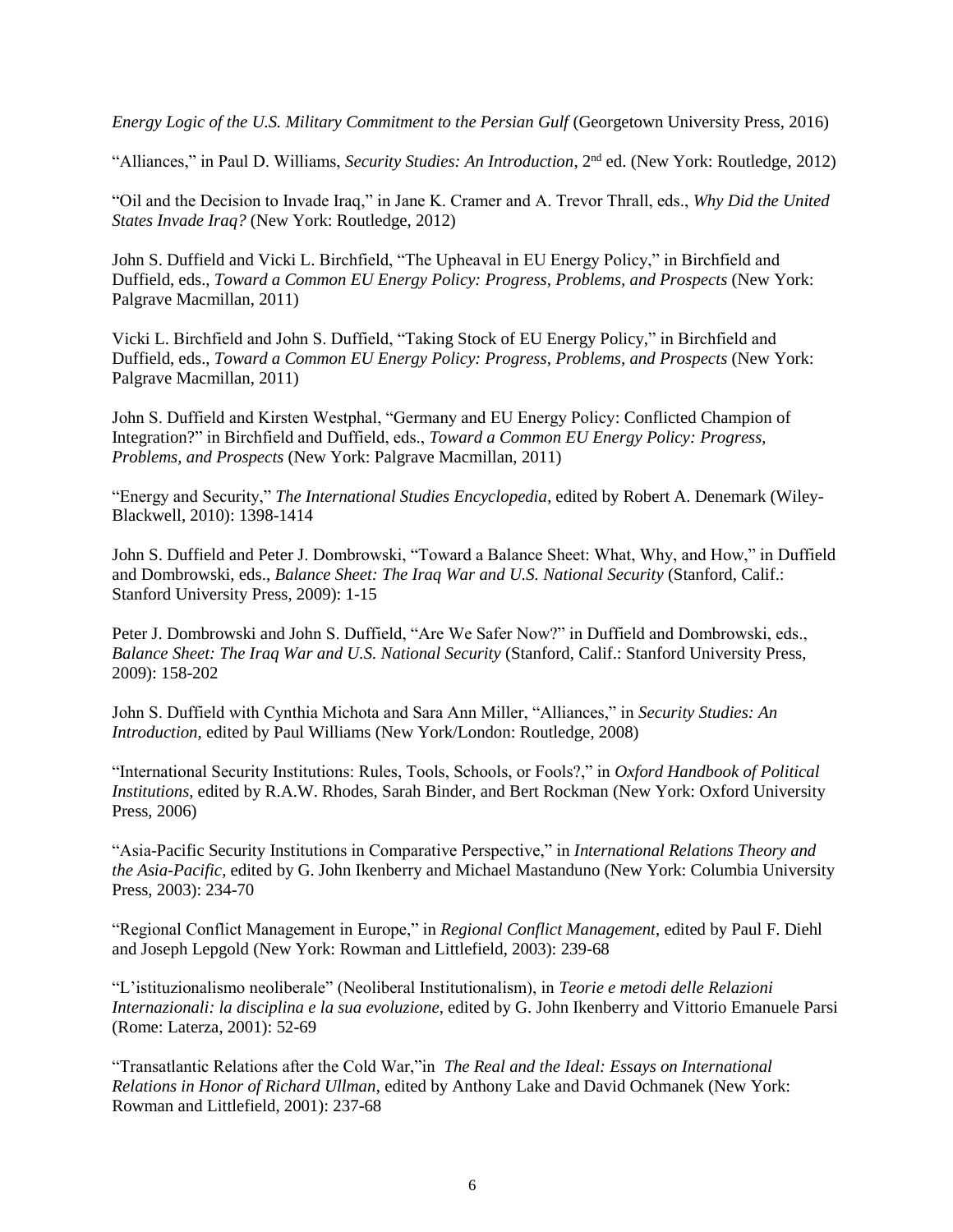"Alliance Theory and NATO," in *Explaining International Relations Since 1945*, edited by Ngaire Woods (Oxford: Oxford University Press, 1996): 337-54

"Why NATO Persists," in *NATO and the Changing World Order: An Appraisal by Scholars and Policymakers*, edited by Kenneth W. Thompson (Lanham, M.D.: University Press of America, 1996): 99- 118

John Duffield and Frank von Hippel, "The Short-term Consequences of Nuclear War for Civilians," in *The Environmental Effects of Nuclear War*, edited by Julius London and Gilbert F. White (Boulder, Colo.: Westview Press, 1984): 19-64

### **Proceedings**

"Simplifying Assessment Reporting: A Homegrown Solution," Proceedings of the Sixth Annual Assessment Conference of the Association for the Assessment of Learning in Higher Education (AALHE), June 6-8, 2016, Milwaukee, Wisconsin

### **Book Reviews**

Stefan Hedlund, *Putin's Energy Agenda: The Contradictions of Russia's Resource Wealth*, in *Perspectives on Politics* 13, no. 4 (December 2015): 1183-84

Wallace J. Thies, *Why NATO Endures*, in *Perspectives on Politics* 8, no. 2(June 2010): 727-29

Brenda Shaffer, ed., *The Limits of Culture: Islam and Foreign Policy*, in *Perspectives on Politics* 5, no. 3 (September 2007): 679-80

Wade Jacoby, *The Enlargement of the European Union and NATO: Choosing from the Menu in Central and Eastern Europe*, in *Political Science Quarterly* 120, no. 3 (Fall 2005): 534-35

Michael T. Klare, *Blood and Oil: The Dangers and Consequences of America's Growing Dependency on Imported Petroleum*, in *Naval War College Review* 58, no. 2 (Spring 2005): 142-43

Patricia A. Weitsman, *Dangerous Alliances: Proponents of Peace, Weapons of War*, in *Review of Politics* 67 (Winter 2005): 703-705

Max Otte, *A Rising Middle Power? German Foreign Policy in Transformation, 1989-1999*, in *Political Science Quarterly* 116 (Fall 2001): 473-74

Mary M. McKenzie and Peter H. Loedel, eds., *The Promise and Reality of European Security Cooperation*, in *American Political Science Review* 93 (December 1999): 1024-25

Harold James and Marla Stone, eds., *When the Wall Came Down: Reactions to German Unification*, in *National Political Science Review* 7 (1999): 308-11

Glenn H. Snyder, *Alliance Politics*, in *International Politics* 35 (December 1998): 525-26

Ronald Powaski, *The Entangling Alliance: The United States and European Security, 1950-1993*, in *Political Science Quarterly* 109 (Fall 1994): 693-95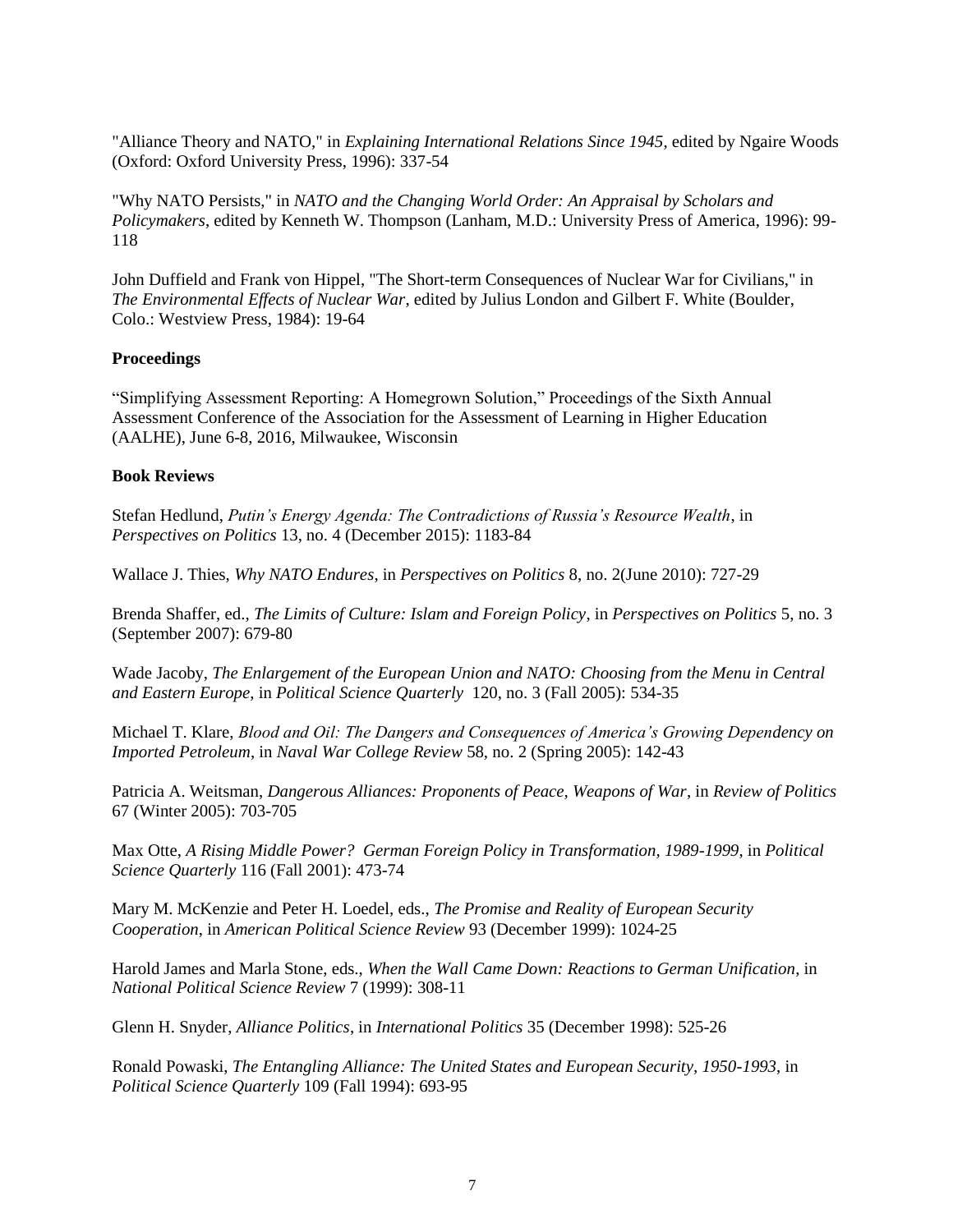Werner J. Feld, *The Future of European Security and Defense Policy*, and Gerald Frost and Andrew McHallam, eds., *In Search of Stability: Europe's Unfinished Revolution*, in *The Journal of Politics* 57, no. 3 (August 1994): 875-78

Ivo H. Daalder, *The Nature and Practice of Flexible Response: NATO Strategy and Theater Nuclear Forces Since 1967*, in *American Political Science Review* 87 (March 1993): 253-54

Numerous short book reviews for the *Virginia Quarterly Review*, 1990-98

## **Other Publications**

"The Iraq War: Are We Safer Now?" *GSU Magazine* (Fall 2010).

"To Curb Demand for Oil, Add a Tax When Prices Tank," *The Atlanta Journal-Constitution*, Dec. 4, 2008 [reprinted in Rome (Georgia) *News-Tribune*, Dec. 9, 2008]

"Senate Energy Bill on Right Track, But Not Enough," *The Atlanta Journal-Constitution*, July 5, 2007

Letter to the Editor, *The New York Times*, June 5, 2007

"U.S. Needs to Do More to Reduce Its Use of Oil," *The Atlanta Journal-Constitution*, March 24, 2005

"Price of Oil Too Tied to War," *The Atlanta Journal-Constitution*, Oct. 20, 2004

Letter to the Editor, *The New York Times*, June 5, 2003

"Middle Ground on Iraq," *The Atlanta Journal-Constitution*, Feb. 24, 2003

Co-editor, Proceedings of the 2001 Richard B. Russell Symposium, University of Georgia, 2001

Contributor to *The Oxford Companion to American Military History*, edited by John W. Chambers II (New York: Oxford University Press, 1999)

"Alliances as International Security Institutions," in John M. Olin Institute for Strategic Studies (Harvard University), *Challenges to U.S. National Security*, Proceedings of the Thirteenth Annual Conference on Strategy and National Security, Wianno Club, Cape Cod, 11-14 June 1998.

"United States Strategy in the Gulf: Lessons for Compellence," *Dialogue* (University of Virginia) 3 (Summer 1991): 25-31

Editor and contributor, *Mexico's Maquiladora In-Bond Industry Handbook*, 2nd ed. (Mexico City: American Chamber of Commerce of Mexico, 1986)

Editor and survey director, *The Survey of Salaries and Benefits Series*, vol. 5, "Maquiladora Industry: First Semester Survey, 1986" (Mexico City: American Chamber of Commerce of Mexico, 1986)

"New Heights for Mexico's Telecommunications Industry," *Business Mexico* 3, no. 2 (February 1986): 38-51

"OPEC -- A Cartel in Decline?" *Energy Matters* (Cambridge University), no. 4 (1982): 60-68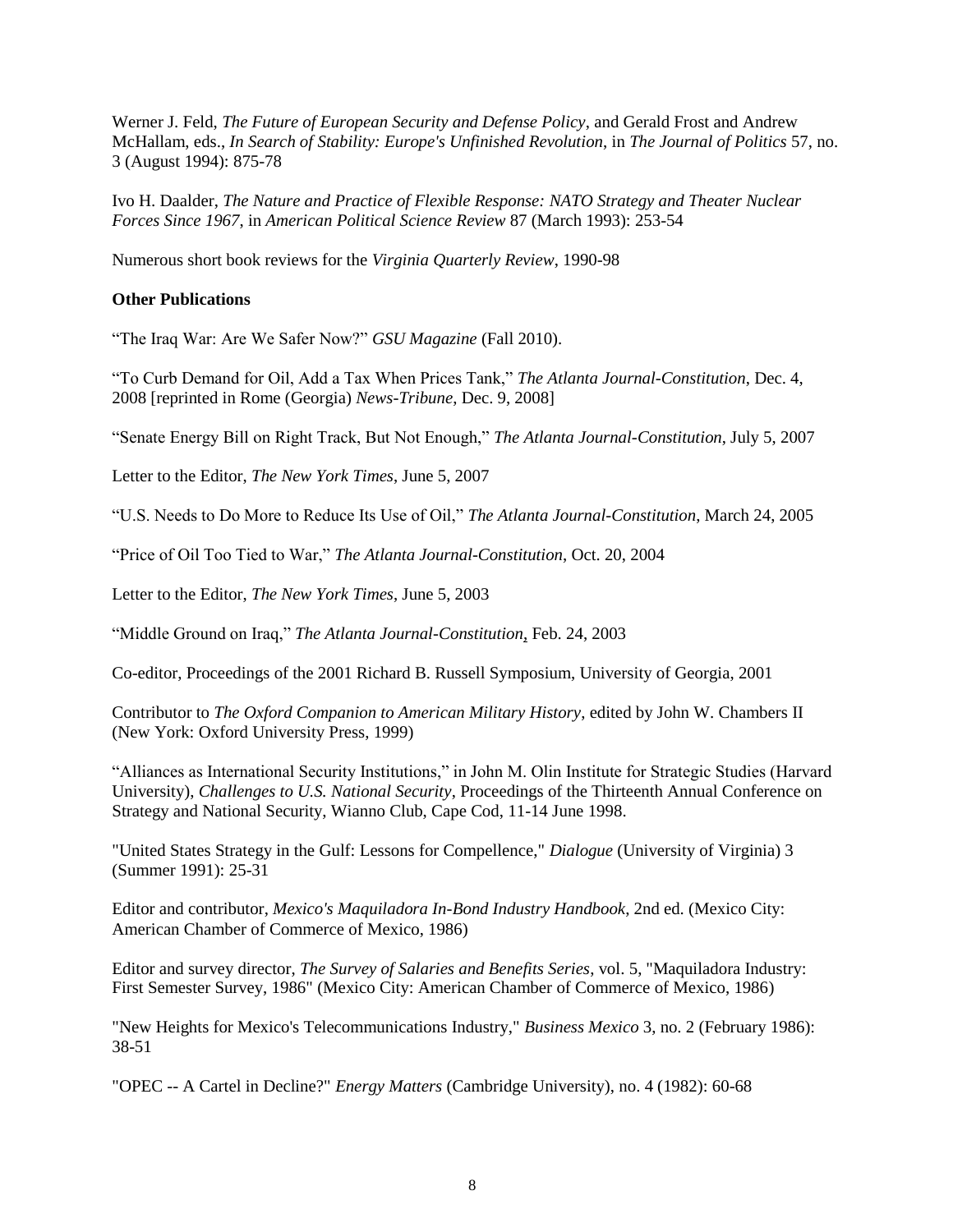"Walter Patterson in Person," *Energy Matters* (Cambridge University), no. 2 (1981): 22-29

# **GRANTS, FELLOWSHIPS, AND HONORS**

## **Research Grants and Fellowships**

Post-tenure/Promotion Recognition of Faculty (PROF), College of Arts and Science, Georgia State University, \$6,000, 2012

Provost's Faculty Fellowship, Georgia State University, \$25,000, 2012 (declined)

Scholarly Support Grant, "State Responses to Energy Insecurity: Field Research in Tokyo, Japan," Georgia State University, \$15,000, 2009-2010

Research Conference Grant, "Toward a Common European Union Energy Policy," Georgia State University, \$3000, 2009

Research Fellowship, "Transatlantic Responses to Foreign Oil Dependence: A Comparative Analysis," German Marshall Fund of the United States, \$39,200, 2005-2006

Research Initiation Grant, "The Strategic Consequences of Foreign Oil Dependence," Georgia State University, \$10,000, 2003-2004

Workshop Grant (with Ronald Mitchell, University of Oregon), "Comparing the Effects of International Regimes Across Issue Areas," International Studies Association, \$5000, 2002-2003

Unsolicited Grant, "The Domestic Effects of International Institutions," United States Institute of Peace, \$40,000, 1997-98 (one year)

Unsolicited Grant, "German Security Policy After Unification," United States Institute of Peace, \$19,350, 1993-94 (one year)

NATO Advanced Research Fellowship, "United Germany and the Transformation of NATO," North Atlantic Treaty Organization, approximately \$7500, 1993-94 (one year)

Study and Research Fellowship, "German Security Policy After Unification," Friedrich Ebert Foundation (Germany), approximately \$12,000, 1993-94 (declined)

Travel Grant, "German Security Policy After Unification," German Academic Exchange Service, approximately \$2000, Summer 1993

University of Virginia Fourth Year Research Assignment, Spring 1993

University of Virginia Faculty Fellowship for Summer Research in the Humanities and Social Sciences, 1991, 1992, 1994, and 1995

Research Fellowship, Center for Science and International Affairs, Harvard University, 1988-89 (declined fall semester) and 1989-90 (declined spring semester)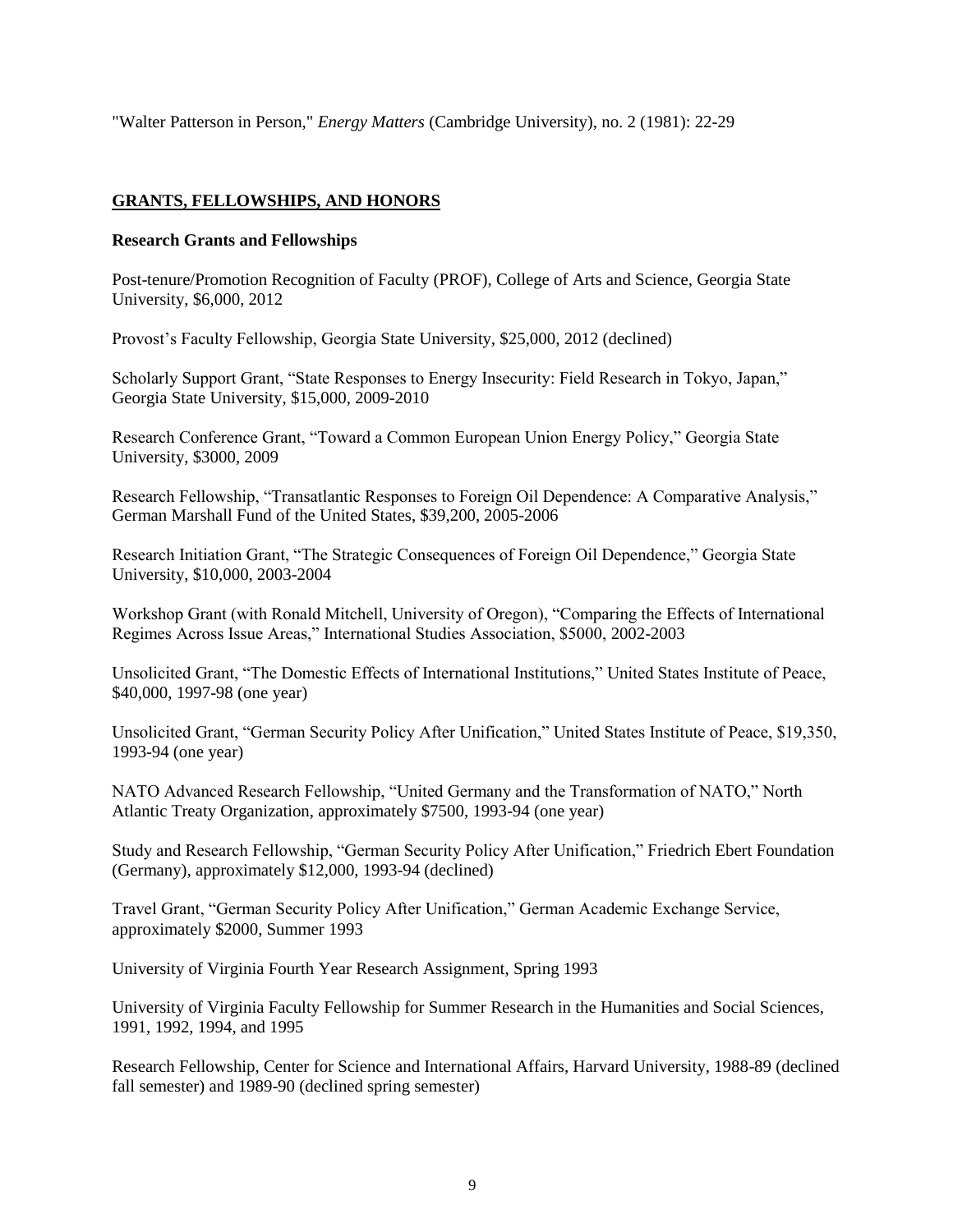Visiting Fellowship, Center for International Studies, University of Southern California, 1988-89 (declined spring semester)

Hubert H. Humphrey Fellowship, U.S. Arms Control and Disarmament Agency, 1987-88

Moody Grant, Lyndon Baines Johnson Library Foundation, 1987

John F. Kennedy Library Foundation Research Grant, 1987

MacArthur Foundation Fellowship, Center of International Studies, Princeton University, 1986-87

### **Teaching Fellowships and Honors**

University Teaching Fellowship, University of Virginia, 1995-96

Faculty Honoree and "University Teacher of the Year" Nominee, University of Virginia "Z" Society, Annual Recognition Dinner, April 1992

### **Other Fellowships and Scholarships**

American Association for the Advancement of Science Fellowship in Science, Arms Control, and National Security, 1989-90 (declined)

Woodrow Wilson Scholarship, Princeton University, 1983-85

Keasbey Memorial Foundation Scholarship for Post-Baccalaureate Study at Cambridge University, 1980- 82

### **Other Honors**

Invited participant, "Information Visit 2000" to Germany and the Czech Republic, sponsored by the German Academic Exchange Service (DAAD), 17-30 June 2000

Presidential Management Internship, 1988 (declined)

## **PAPER PRESENTATIONS**

"Resilience By Other Means: Potential Benefits of Alternative Investments in U.S. Energy Security, Workshop on U.S. Strategy toward the Persian Gulf," George Washington University, Washington, D.C., December 13-14, 2012

"The Return of Energy Insecurity in the Developed Democracies," Annual Meeting of the American Political Science Association, Seattle, September 1-4, 2011

"The Re-emergence of Energy Insecurity in the Industrialized Countries: Disparate Causes, Divergent Responses," Conference on "Breaking Down the Walls: Increasing the Discourse and Exchanging Ideas in the American Policy Making Community," Arizona State University, March 31-April 2, 2010

"The Re-Emergence of Energy Insecurity: Disparate Causes, Different Responses," Conference on "Energy in Europe and North America: From National to Human Security?" University of Trento, Italy,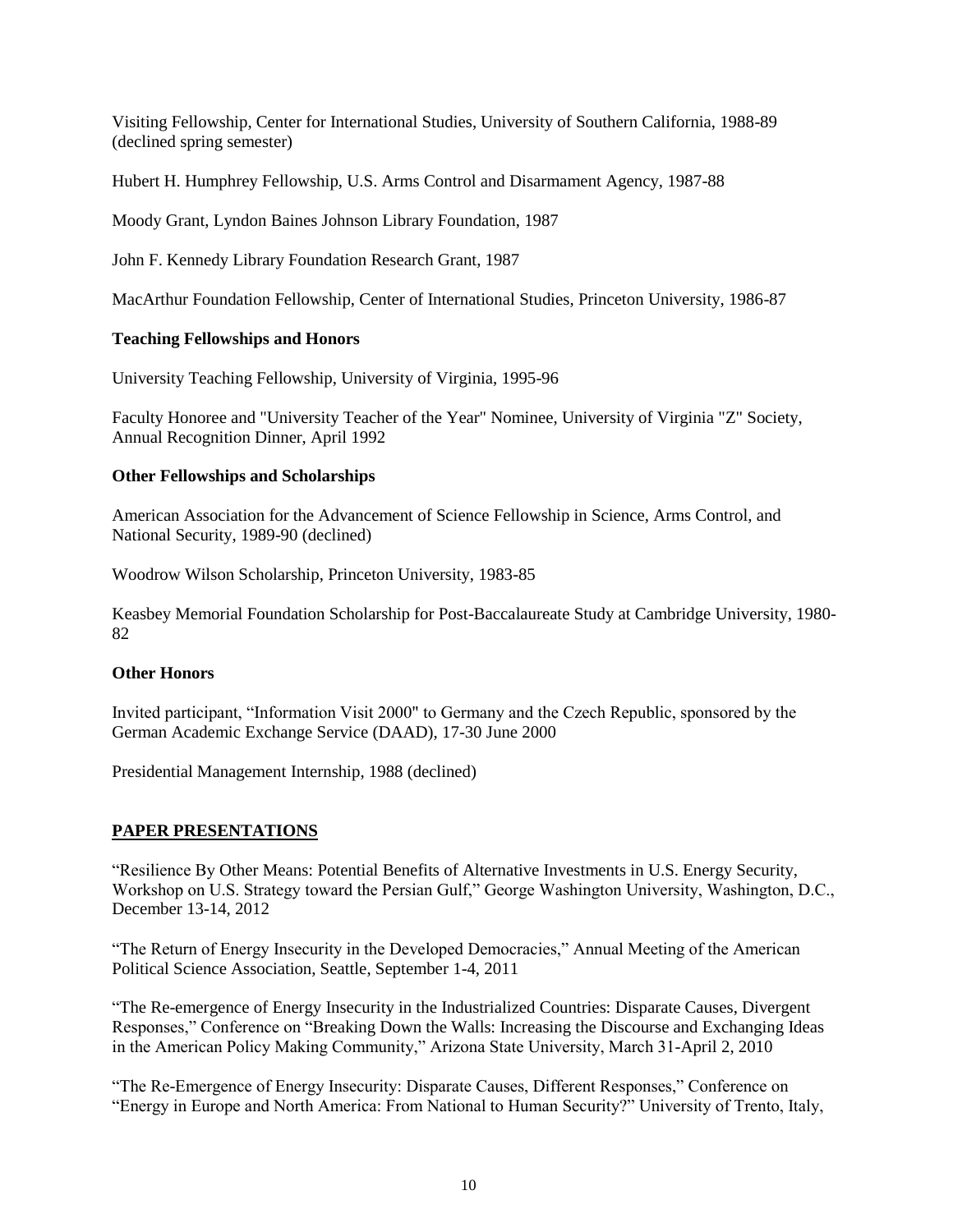April 18-19, 2008

John S. Duffield and Charles R. Hankla, "The Political Economy of Energy Consumption: The Industrialized Countries," MPSA Annual Conference, Chicago, April 2008 (presented by Charles Hankla)

"Germany and Energy Security," Annual Meeting of the American Political Science Association, Chicago, Sept. 1, 2007

John Duffield, Sara Miller, and Charles Hankla, "Political Determinants of Energy Use in Advanced Industrialized Countries," Annual Meeting of the American Political Science Association, Washington, D.C., Sept. 2005

"The Effects of International Security Institutions: A Critical Analysis," Athens University of Economics and Business International Conference on "Assessing Multilateralism in the Security Domain," Delphi, Greece, June 2005

"Oil and the Iraq War," Annual Meeting of the Georgia Political Science Association, Savannah, November 2004

"The Military Costs of U.S. Foreign Oil Dependence," Annual Meeting of the American Political Science Association, Chicago, September 2004

"Exploring the Domestic Effects of International Institutions," Annual Meeting of the Southern Political Science Association, Savannah, Georgia, November 2002

"What Are International Institutions?"

New Research on Conflict Resolution Seminar, Emory University, 22 April 2002 Annual Meeting of the International Studies Association, New Orleans, 24-27 March 2002 Faculty Research Colloquium, Department of Political Science, Georgia State University, 15 March 2002

"Regional Conflict Management in Europe"

Workshop on Regional Conflict Management, University of Illinois, Champaign, Illinois, 4-5 May 2001 Annual Meeting of the American Political Science Association, Washington, D.C., 31 Aug. - 3 Sept. 2000

"Transatlantic Relations after the Cold War: Theory, Evidence, and the Future," Workshop on "The Ideas of Richard Ullman in a Changing International Order," Princeton University, 5-6 November 1999

"International Institutions and International Trade: Comparing the Effects of Alliances and Preferential Trade Arrangements," Annual Meeting of the American Political Science Association, Atlanta, September 1999

"Putting Meat on the Bones of Constructivism: A Research Strategy," Program on International Politics, Economics, and Security, University of Chicago, 25 February 1999

"Security Institutions in the Asia-Pacific and the Euro-Atlantic: A Comparative Analysis," Annual Meeting of the Southeast Conference of the Association of Asian Studies, Athens, Georgia, January 1999

"Political Culture and National Security Policy," Annual Meeting of the International Studies Association, San Diego, April 1996

"Toward an Institutional Theory of International Security," Center for International Affairs, Harvard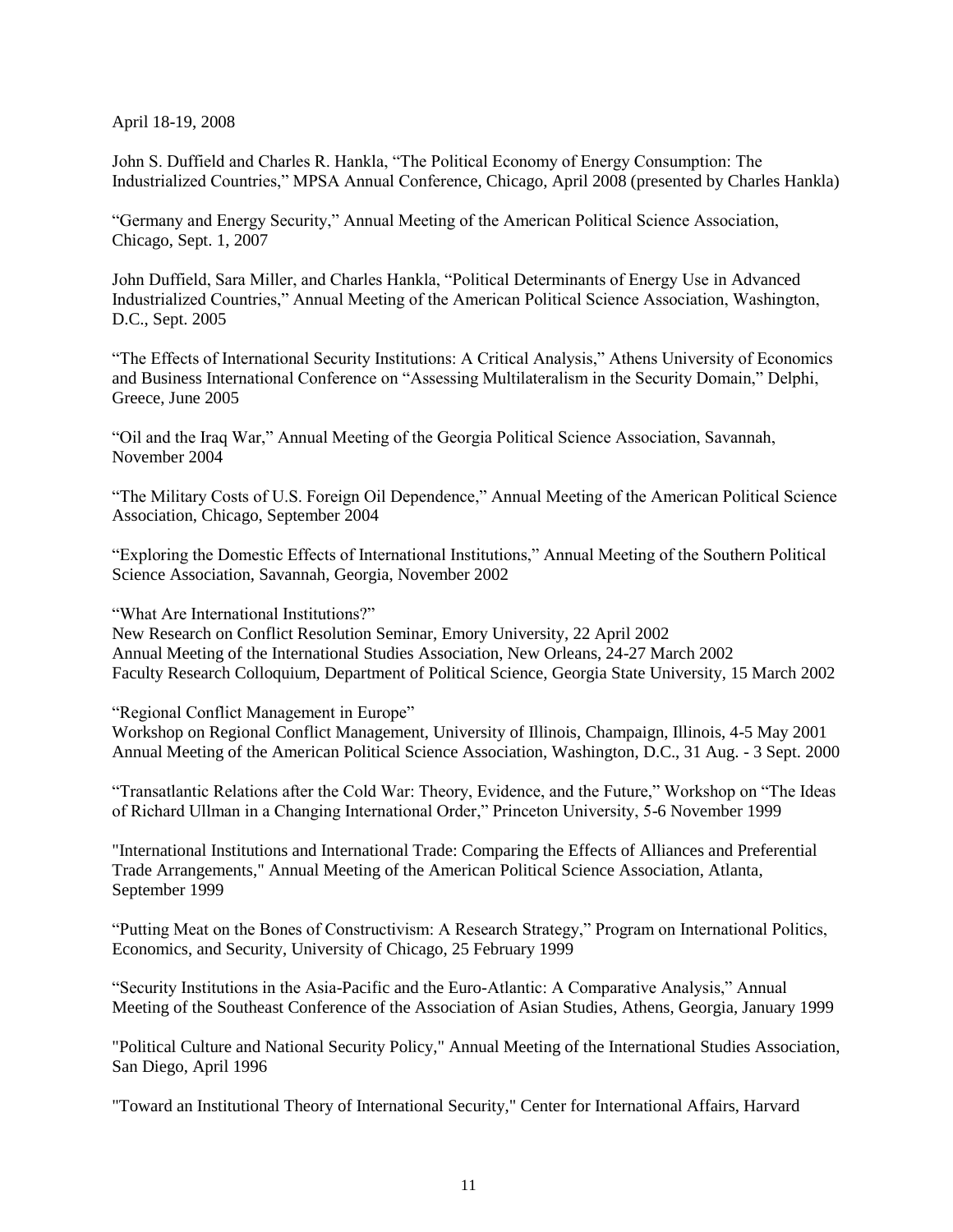University, April 1996

"Institutional Approaches," Conference on Gender and International Security (sponsored by the Ford Foundation), Old Dominion University, February 1996

"NATO and Alliance Theory," Annual Meeting of the International Studies Association, Chicago, February 1995

"German Security Policy After Unification: Sources of Continuity and Moderation," Annual Meeting of the International Studies Association, Acapulco, Mexico, March 1993

"Explaining the Long Peace in Europe: The Contributions of International Security Institutions," Annual Meeting of the International Studies Association, Acapulco, Mexico, March 1993

"European Security Institutions After the Cold War: The Case for a NATO-Based Approach," Annual Meeting of the American Political Science Association, Washington, D.C., August 1991

"U.S. Involvement in European Security Affairs After the Cold War: Purposes, Problems, Prospects," Annual Meeting of the American Political Science Association, Washington, D.C., August 1991

"Explaining the Evolution of Alliance Military Strategy: The NATO Case," Annual Meeting of the International Studies Association, Vancouver, March 1991

"International Regimes and Alliance Behavior: Explaining NATO Force Levels," Annual Meeting of the American Political Science Association, San Francisco, September 1990

"The United States and the Shaping of NATO's Conventional Force Posture, 1950," Conference on "The United States and West European Security, 1950-1955," Charles Warren Center, Harvard University, December 1987

## **OTHER INVITED PRESENTATIONS AND CONFERENCE PARTICIPATION**

Invited presentation (with Patricia Gregg), "From Steep Learning Curve to Gentle SLOAP: Simplifying Student Learning Assessment Reporting," 2016 SACSCOC Annual Meeting, Atlanta, December 3-6

Invited presentation (with Patricia Gregg), "Simplifying Student Learning Assessment Reporting," 2016 Assessment Institute, Indianapolis, October 16-18

Invited presentation, "Simplifying Assessment Reporting: A Homegrown Solution," Annual Conference of the Association for the Assessment of Learning in Higher Education, Milwaukee, June 6-8, 2016

Discussant, panel on "Liberalism," Workshop on Bridging the Conceptual and Theoretical Divides on Peace and Peacebuilding," Georgia State University, Atlanta, March 17, 2016

Chair, panel on "The Normative Ties that Bind: Regionalism and Democracy Promotion around the World," Annual Meeting of the International Studies Association, Atlanta, March 16, 2016

Chair and discussant, panel on "Energy, the Environment, and Politics," Annual Meeting of the American Political Science Association, Chicago, August 29-31, 2013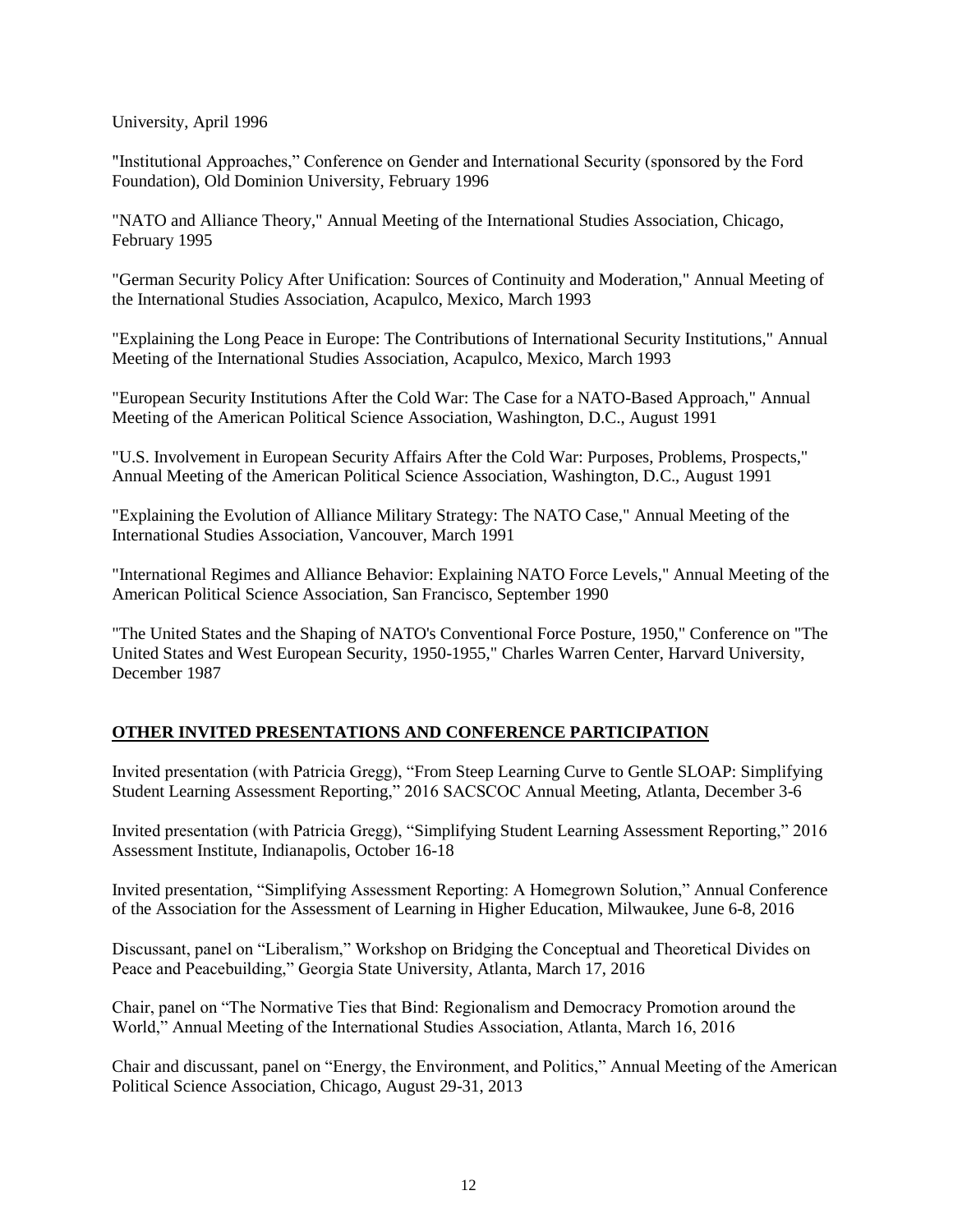Invited presentation, "On the Edge: Seeking Energy Security in Offshore East Asia," Institute of International Relations, National Chengchi University, Taipei, May 23, 2013

Invited presentation, "State Responses to International Security: Lessons from Europe, Japan, and the United States," Institute of Strategic and International Affairs, National Chung-Cheng University, Taiwan, May 21, and Department of Political Science, National Taiwan University, Taipei, May 24, 2013

Invited presentation, "The Changing Energy Scene: Implications for U.S. Foreign Policy and International Relations," Atlanta Council on International Relations, November 29, 2012

Invited presentation, "State Responses to Energy Insecurity," International and Comparative Law Society, Georgia State University, September 19, 2012

Discussant, panel on "Cooperation and Conflict in International Economic Relations," Annual Meeting of the International Studies Association-South, Atlanta, October 12-13, 2012

Panelist, "Geostrategic Workshop," CNA and Naval War College, Alexandria, Virginia, Jan. 27, 2012

Chair and discussant, panel on "Oil, Security, and International Conflict," Annual meeting of the International Studies Association, Montreal, March 2011

Invited speaker, "U.S. Energy Security: Threats and Policy Responses," University of Delaware, Feb. 1, 2011, and Feb. 3, 2010

Invited speaker, "Regional Energy Cooperation in Europe: Any Lessons for East Asia?" Conference on "Korea's Energy Security in a Regional Context: Confronting a Changing Landscape," Georgia Institute of Technology, Atlanta, Nov. 7, 2010

Invited speaker, "U.S. Energy Security in Comparative Perspective," Air War College, Maxwell Air Force Base, Montgomery, Alabama, Oct. 14, 2010

Invited presentation, "State Responses to Energy Insecurity," Chuo University, Japan, May 19, 2010

Chair, panel on "Energy as an Instrument of Russian Foreign Policy," Annual Meeting of the American Political Science Association, Toronto, Sept. 2009

Invited speaker, "U.S. Energy Security" and "The Iraq War and U.S. National Security," Study of the United States Institute on U.S. Foreign Policy, University of Florida, Gainesville, July 3, 2009

Roundtable organizer and participant, "Balance Sheet: The Iraq War and U.S. National Security," Annual Meeting of the International Studies Association, New York City, Feb. 2009

Invited presentation, "Measuring the Costs of U.S. Foreign Oil Dependence," Georgia Institute of Technology, Jan. 20, 2009

Invited lecture, "The Costs of U.S. Foreign Oil Dependence and What We Can Do About Them," Colorado College, Colorado Springs, Dec. 8, 2008

Chair, panel on "Security Norms," Annual Meeting of the American Political Science Association, Chicago, Sept. 1, 2007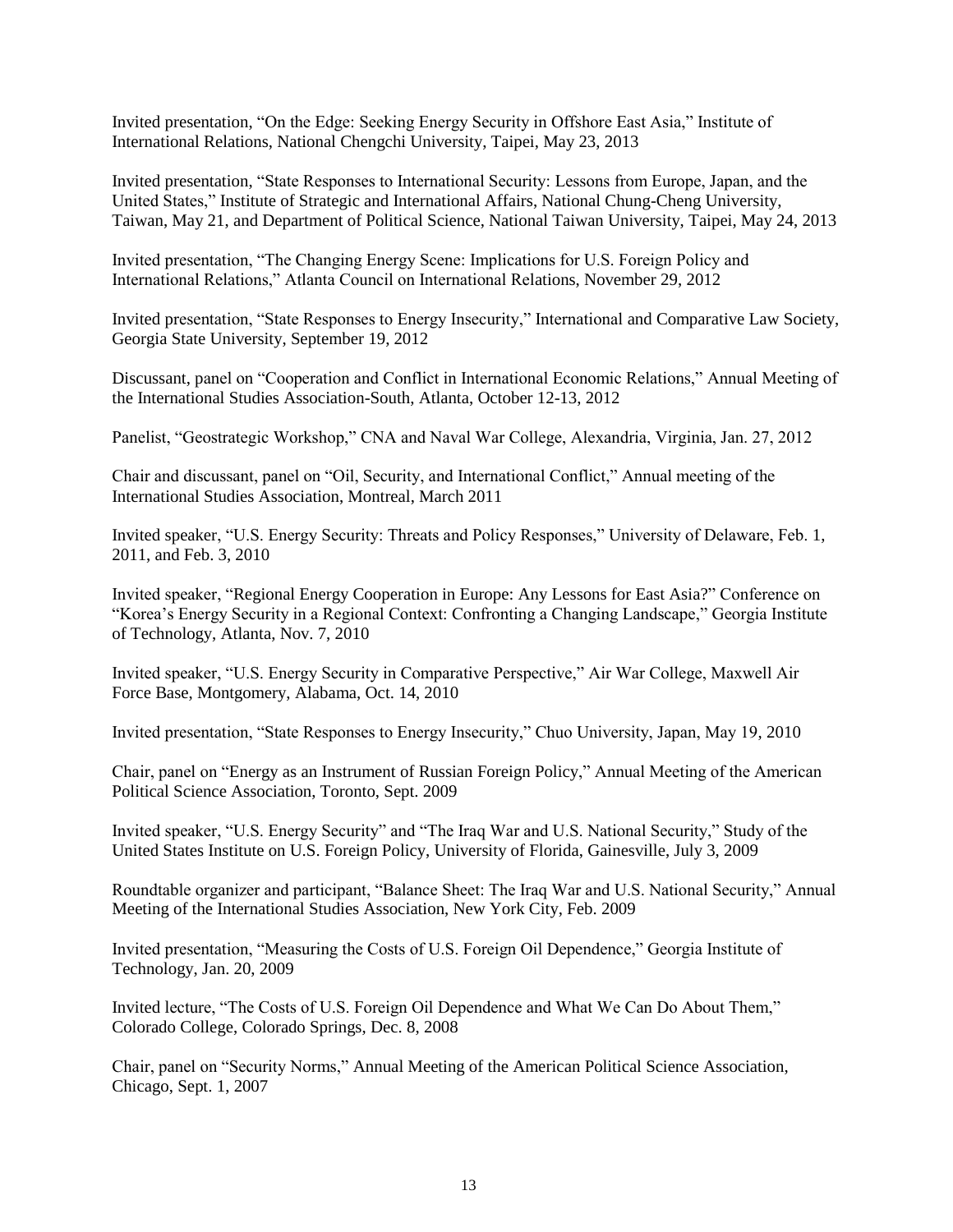Invited lecture, "What are the Costs of U.S. Foreign Oil Dependence?" Georgia College and State University, Milledgeville, Georgia, Feb. 11, 2008

Chair and discussant, panel on "Regional Arrangements, Security Cultures, and Transnational Challenges in Africa and Asia," Annual Meeting of the International Studies Association, Chicago, March 2007

Chair and discussant, panel on "The Force of Norms," Annual Meeting of the American Association of Political Science, Washington, D.C., Sept. 2005

Chair, panel on "Insurgency, Counterinsurgency, and Nation Building in Iraq," Annual Meeting of the American Association of Political Science, Washington, D.C., Sept. 2005

Co-chair, panel on "International Regime Design and Effects," Annual Meeting of the International Studies Association, Montreal, March 2004.

Chair, roundtable on "Michael Glennon and His Critics," Annual Meeting of the International Studies Association, Montreal, March 2004.

Lecture, "German-U.S. Relations," Focus Series on "Germany in the Heart of Europe," Center for International Studies, Valdosta State University, March 2003

Chair, panel on "International Conflict: Prevention, Management, and Consequences," Annual Meeting of the Southern Political Science Association, Savannah, Georgia, November 2002

Chair and discussant, panel on "Cognition and Foreign Policy," Annual Meeting of the American Political Science Association, Boston, 29 August - 1 September 2002

Chair, panel on "The Military and Foreign Policy," Annual Meeting of the American Political Science Association, Boston, 29 August - 1 September 2002

Moderator, panel on "The Scope of Transatlantic Security Interests," Conference on Transatlantic Security in the 21<sup>st</sup> Century, European Union Center of the University System of Georgia, 12 April 2002

Chair, panel on "New Perspectives on Governance," Annual Meeting of the International Studies Association, New Orleans, 24-27 March 2002

Presentation, "German Security Policy after Unification: Continuity or Change?" The United States, Germany, and Europe Since 1945, a conference sponsored by the Croft Institute for International Studies, the University of Mississippi, Sept. 2000

Keynote speaker, International Forum 2000, "The Role of International Organizations on Social and Political Issues," Southern Polytechnic State University, Marietta, Georgia, March 2000

Discussant, panel on "Germany in Theory," Annual Meeting of the International Studies Association, Los Angeles, March 2000

Participant, roundtable on "The Culturalist-Constructivist Program in Security Studies," Annual Meeting of the International Studies Association, Los Angeles, March 2000

Participant, workshop on "The Emerging International Relations of the Asia-Pacific Region," John Sloan Dickey Center for International Understanding, Dartmouth College, Hanover, New Hampshire, 23-25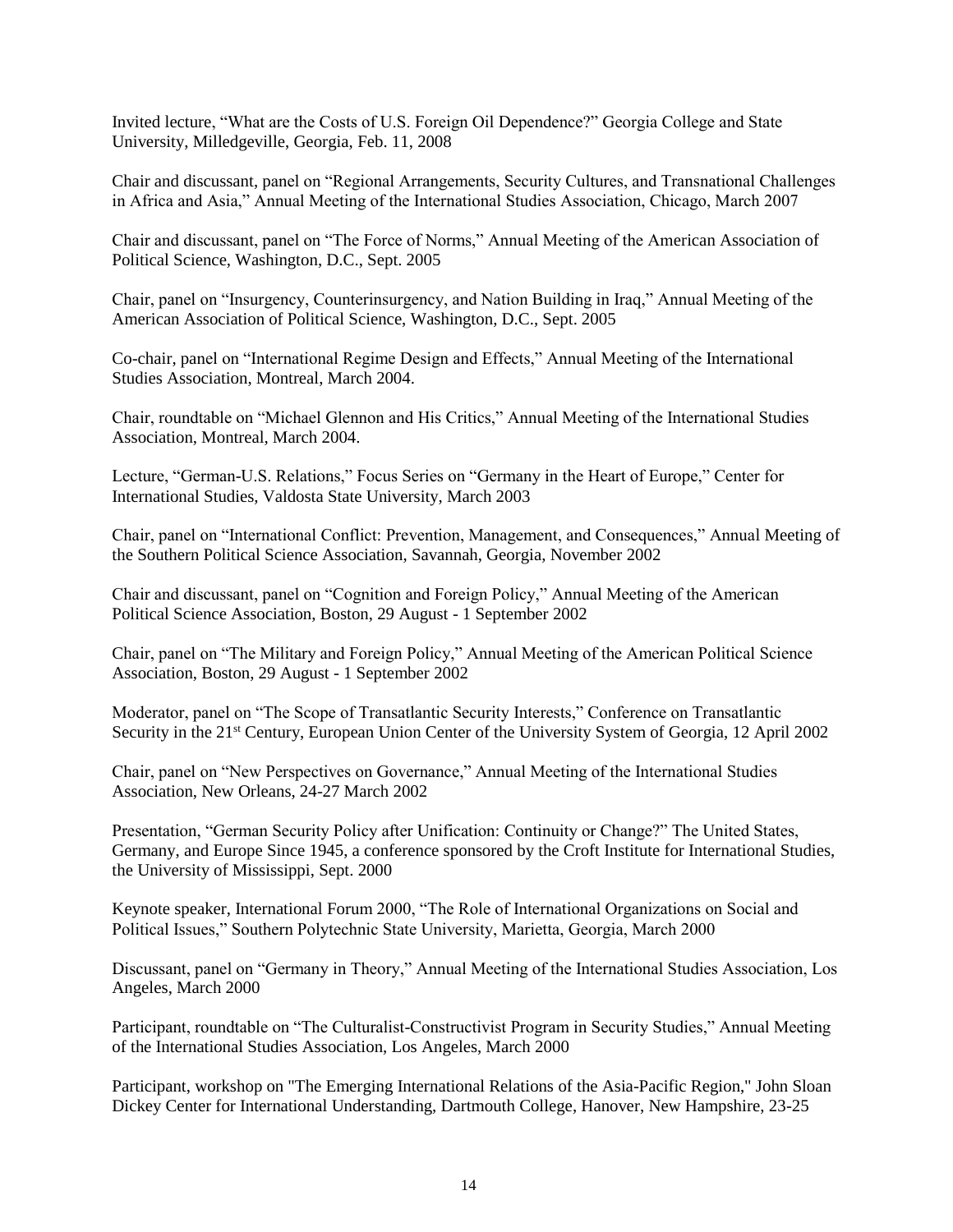October 1998

Presentation on "Alliances" at the Thirteenth Annual Strategy and National Security Conference, John M. Olin Institute for Strategic Studies, Harvard University, Wianno Club, Cape Cod, June 1998

Participant, conference on "The Emerging International Relations of the Asia-Pacific Region," Christopher H. Brown Center for International Politics, University of Pennsylvania, Philadelphia, May 1998

Moderator and commentator, panel on "The Domestic Politics of Foreign-Policy Making," Annual Conference of the German Studies Association, Washington, D.C., September 1997

Discussant, roundtable series on "The Future of NATO," Old Dominion University, October 1995

Participant, roundtable on "Compliance with International Agreements," Annual Meeting of the American Political Science Association, Chicago, September 1995

Lecture, "Geostrategic and Regional Security Issues in Europe," Seminar on the Politics of National Security, Naval Air Systems Command, Charlottesville, VA, semi-annually, 1995 - 1998

Lecture, "NATO's Functions After the Cold War," Institut für Politikwissenschaft, Tübingen University, Germany, June 1994

Participant, University of Pittsburgh workshop on "Multilateralism and the Conduct of Western Diplomacy," Washington, D.C., December 1992

Participant, U.S. Department of State conference on "NATO: Toward the 21st Century," Washington, June 1991

Presentation on "The United States and the Evolution of NATO's Conventional Force Posture," Research Colloquium, Center for International Studies, University of Southern California, Los Angeles, October 1988

Participant, U.S. Military Academy Senior Conference, "NATO At Forty: Change, Continuity, and Implications for the Future," West Point, NY, June 1987

## **CONFERENCES, SYMPOSIA, AND WORKSHOPS**

Co-organizer (with Dr. Vicki Birchfield, Georgia Institute of Technology), Conference on "Toward a Common EU Energy Policy: Opportunities, Pressures, and Constraints," Georgia State University, November 17-19, 2009

Organizer, Lecture by Dr. Michael O'Hanlon, Senior Fellow Sydney Stein, Jr. Chair, The Brookings Institution, "How Fast Can We Responsibly Leave Iraq?" Georgia State University, April 15, 2008

Organizer, Symposium on "The Impact of the War in Iraq," Georgia State University, April 1, 2004

Co-organizer and co-chair (with Dr. Ronald Mitchell, University of Oregon), Workshop on "Comparing the Effects of International Regimes Across Issue Areas," Annual Meeting of the International Studies Association, Portland, Oregon, March 1, 2003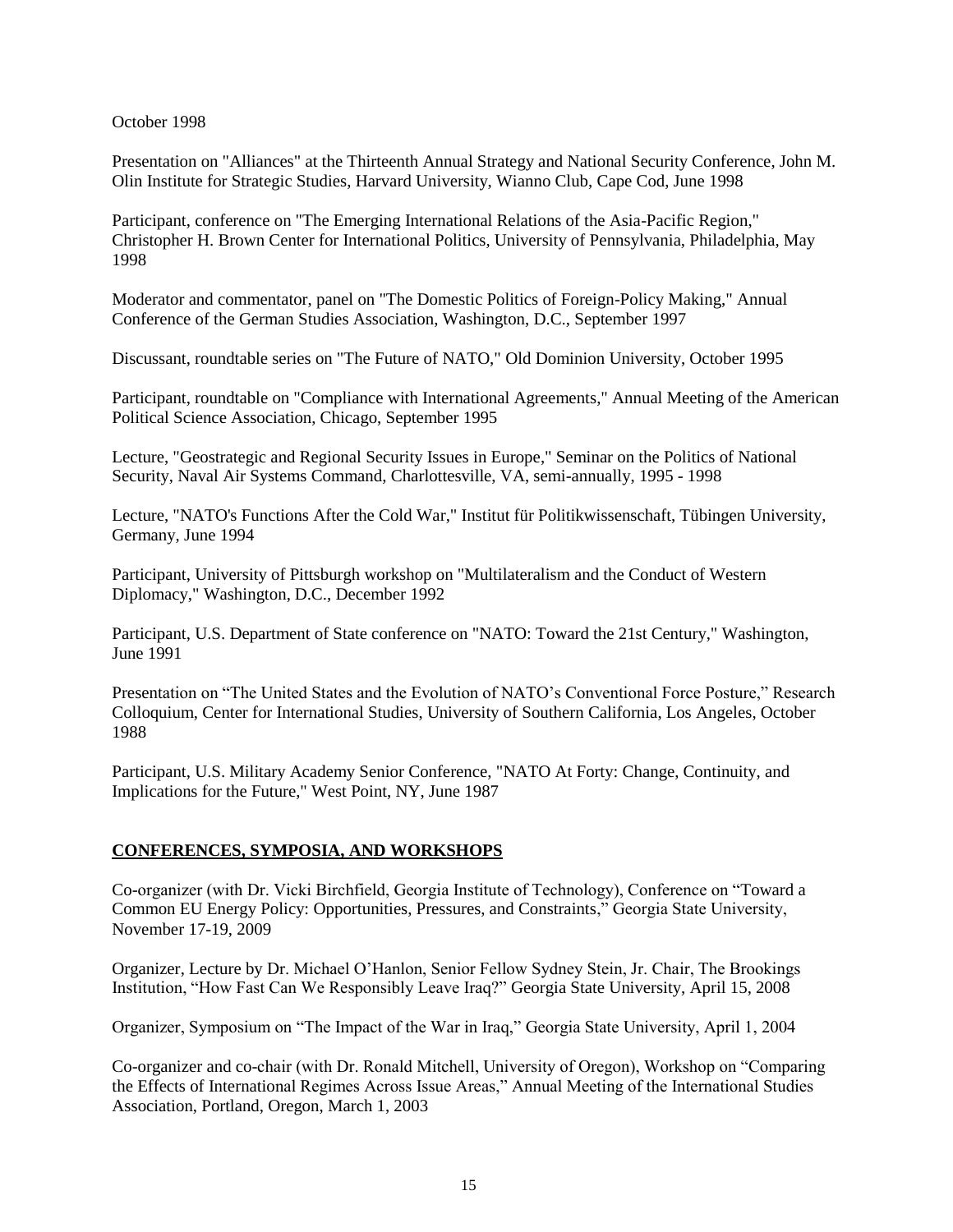Working Group, Conference on "Transatlantic Security in the 21<sup>st</sup> Century," European Union Center of the University System of Georgia, April 12, 2002

Co-chair, Russell Symposium Committee, "The United States, NATO, and International Security in the 21st Century," University of Georgia, October 1, 2001

#### **PROFESSIONAL SERVICE AND ACTIVITIES**

#### **Journal Manuscript Reviewer**

*American Political Science Review Applied Energy British Journal of Political Science Conflict and Cooperation Conflict Management and Peace Science Contemporary Politics Contemporary Security Policy Energy Policy Environmental Politics European Journal of International Relations Foreign Policy Analysis German Politics and Society The Historian International Affairs International Interactions International Organization International Politics International Relations of the Asia-Pacific*

#### **Book Manuscript Reviewer**

Brookings Institution Cornell University Press The Johns Hopkins University Press University of Michigan Press Oxford University Press

## **Grant Proposal and Award Reviewer**

National Science Foundation United States Institute of Peace Australian Research Council Czech Science Foundation

*International Security International Studies Perspectives International Studies Quarterly International Topics Journal of Cleaner Production Journal of IR and Development Journal of Politics Millennium: Journal of International Studies Political Science Quarterly Policy Studies Journal Publius Review of International Political Economy Review of International Studies Security Dialogue Security Studies Sustainability Western Political Quarterly World Politics*

McGill-Queen's University Press University of Notre Dame Press Lynne Rienner Press The Brookings Institution

Grawemeyer Award for Ideas Improving World Order Social Sciences and Humanities Research Council of Canada

### **External Reviewer**

Department of Political Science and Public Administration, Auburn University at Montgomery (2015)

#### **Advisory and Editorial Board Membership**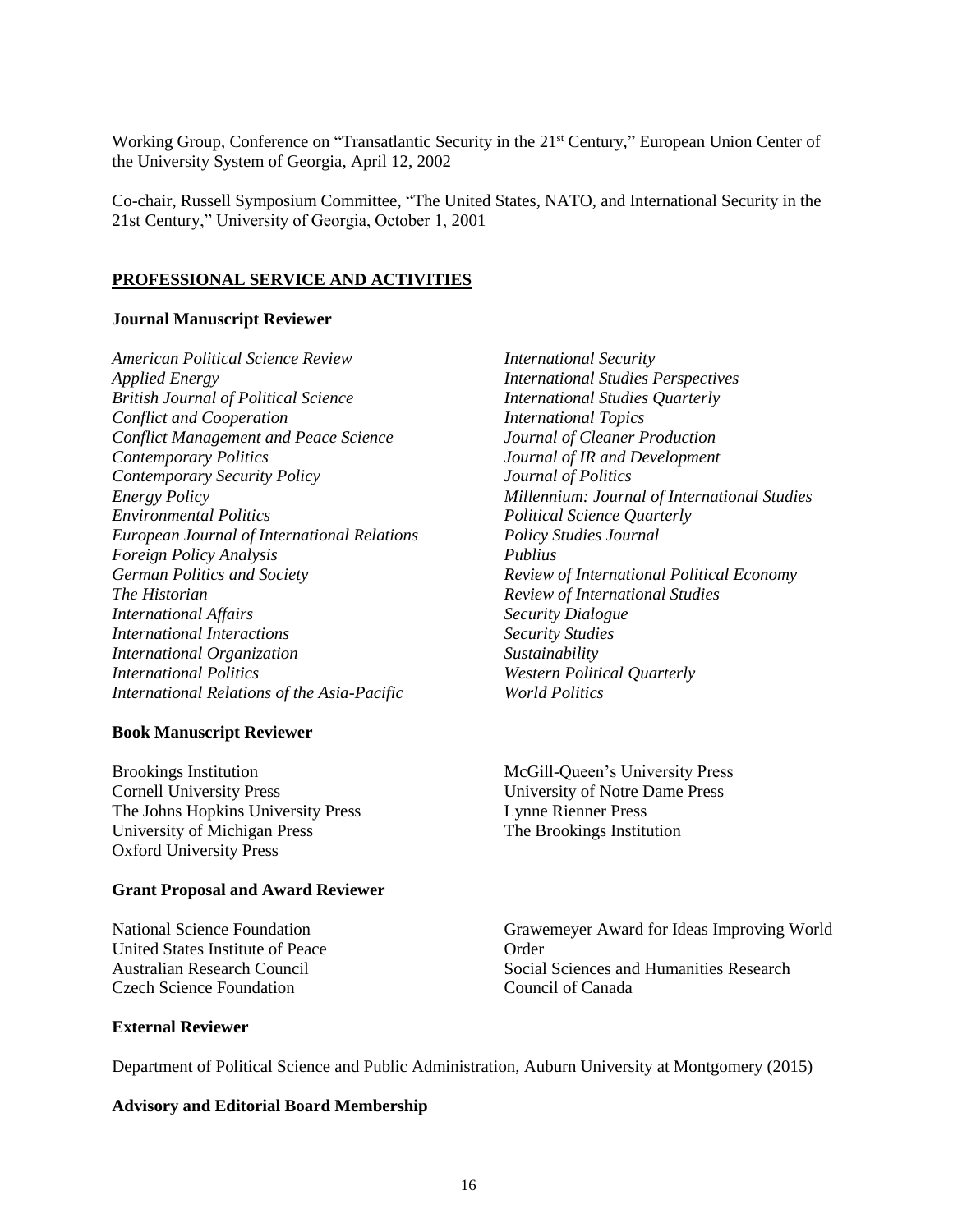Academic Review Board, *International Topics*, 2006-2008 Advisory Board, *Millenium: Journal of International Studies*, 2000

### **Other Professional Service**

Jervis-Schroeder Book Award Committee, International History and Politics Section, American Political Science Association, 2019 Nominating Committee, International Organization Section, International Studies Association, 2009-10 (Co-chair) Chadwick Alger Book Prize Committee, International Studies Association, 2007-9 (Chair, 2008-9) Jervis-Schroeder Book Award Committee, History and Politics Section, American Political Science Association, 2006 Reviewer for Centre for Operational Research and Analysis (CORA), Defence Research and Development Canada

### **Professional Memberships**

American Political Science Association International Studies Association

## **INSTRUCTIONAL ACTIVITIES**

### **Courses Taught:**

Undergraduate: International Politics International Organizations Politics of Energy and Climate Change

Graduate: International Politics Issues in International Organization Military Conflict and International Security International Institutions and Organizations Theories of Foreign Policy

U.S. National Security Military Force and International Relations Western Europe in World Affairs U.S.-European Security Relations

Military Force and International Relations Western Europe in World Affairs U.S. Defense Policy Germany and the New Europe

### **Service on Dissertation Committees** (\*indicates Director/Chair)**:**

Larry Stewart (2016-present) Onur Sen (2015-present) \*Holly Lindamood (2014-present) \*Sara Miller (2008-2012) \*Matthew Marietta (2009-2012) Daniel Fikreyesus (2008-2012) Daniel Kuthy (2008-2009) \*Amir Azarvan (2005-2008) Nara Monkam (2007-2008) \*Heather Heckel (2002-2005) Chenaz Seelarbokus (2004-2005)

Mihnea Nastase (2003-2004) Anthony Giasi (2002-2004) Dmitriy Nikonov (1998-2003) Kiki Caruson (1999-2001) Mary Matthews (1999-2001) Jyotika Saksena (1999-2001) Liam Anderson (1999-2000) Scott Jones (1999-2000) Anupam Srivastava (1998-1999) Alice D. Ba (1995-2000) \*Sonia Cardenas (1994-1999)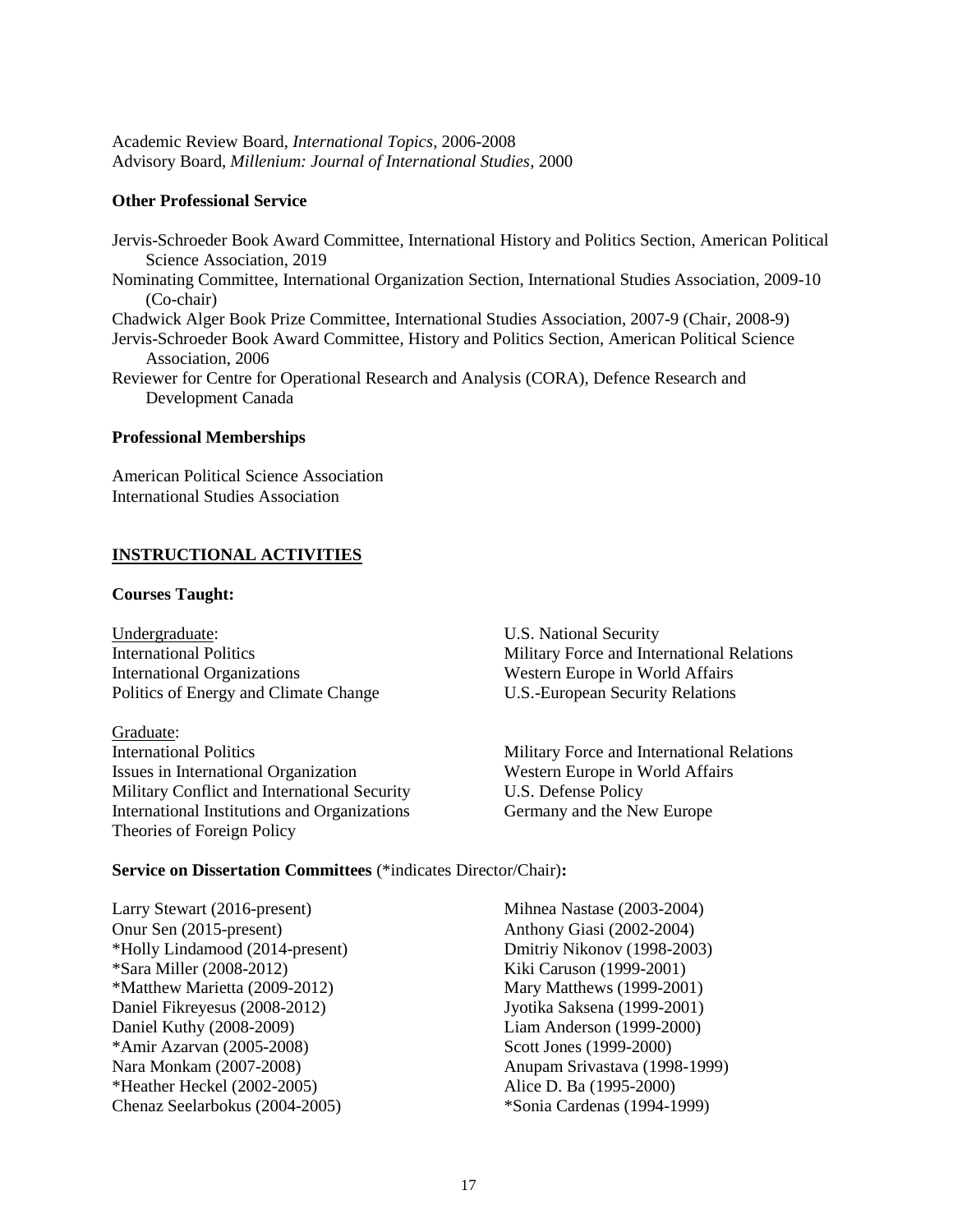Scott M. DeLong (1994-1998) \*James Doyle (1994-1997) Kevin Markland (1995-1996) Scott Waalkes (1994-1996) Nabil Mikhail (1994-1995)

Nicholas Cullather (1992) Glenn Chafetz (1990-1991) T. Lynn Elliott (1990-1991) Eric Graben (1990-1991)

#### **Service on Doctoral Major Area Paper Committees** (\*indicates Director/Chair)**:**

Matthew Montgomery (2017)

#### **Service on Master's Thesis and Paper Committees** (\* indicates Director/Chair):

 Rebecca Sims (2018) \*Laura Sipe (2016) \*Rebekah Dowd (2016) Jordan Galehan (2015) \*Francis Dupuis (2013) Katrina Boyko (2013) \*Eric Harrison (2012) Michael Mayo (2012) \*Andrew Nidiffer (2012) Michael Lekoetje (2012) \*Andrés Rangel (2011) \*Katherine Verleger (2011) \*Matthew Schipani (2010) \*Greg Hodgin (2009) \*Andrew Parker (2009) \*Sean Ding (2008) Amanda Moll (2008) Emily Wisch (2008) \*Audrone Durham (2007) \*Betsy Montgomery (2007) Claude Tahi (2006) Cynthia Frank (2006) Lisa Holmes (2005) \*James Cason (2004-2005) Amir Azarvan (2003) \*Satish Joshi (2003) \*Rafal Raciborski (2003) Satu Riutta (2002) \*Andrew Christiansen (2001) Yi Chen (2000)

#### **Direction of Undergraduate Honors Theses**

Celine Ramjoué (1996) Presoilo Lapada (1994) Steven Carroll (1993) Mark Knueve (1993)

Michael Mitchell (2000) \*Frank Williams (2000) Jing Xu (2000) Han Kim (1999) Scott Woodard (1996) \*Stephanie Rada (1995) \*James Sheire (1995) Christine Engstrom (1994) Lisa Fontenot (1994) \*Robert Gilchrist (1994) Susan Kastenmayer (1994) Stefan Nicholas (1994) F. Winton Smith (1994) \*Henry Velte (1994) \*Vincent Haley (1993) \*Robert Lloyd (1993) \*Robert Zulli (1993) \*Paul Gay 1992) \*Kelly Massey (1992) \*John Bellinger (1991) Baron Fain (1991) \*William Graham (1991) \*John Hohweiler (1991) \*Michael Querrey (1991) \*Paul Jeff Shuman (1991) \*James Thomas (1991) \*Jeffrey Wuchenich (1991) Robert Gannon (1990) \*Edward Johns (1990)

\*David Schulte (1990)

Mirjam Schuller (1992) Mark Thompson (1992) Craig Espeseth (1991) Brett Sheppard (1991)

### **Direction of Undergraduate Internships and Research**